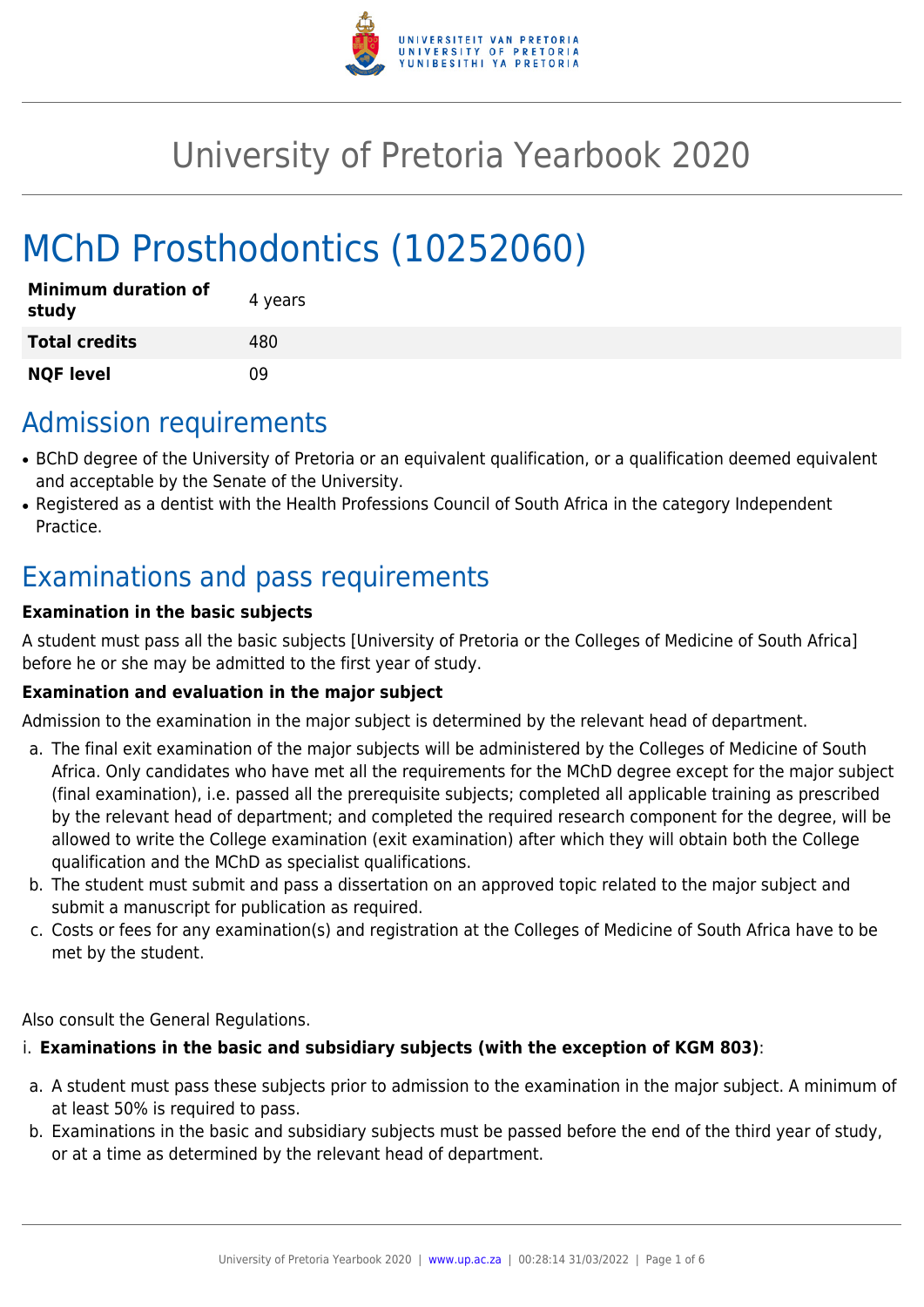

- ii. **Examinations in the major subject**: Admission to the examination in the major subject is determined by the relevant head of department.
- iii. If a student fails one or more of the basic subjects, subsidiary subjects or the major subject, the relevant head of department may recommend to the examination moderating meeting, that he or she be admitted to a supplementary examination. A student who has been admitted to a second examination in a basic subject must write the examination during the next examination period. Second examinations in the major subject may only take place after a minimum period of six months has elapsed since the examination in which the student failed.

#### **NB**:

- a. In view of the fact that a postgraduate student may repeat an examination in any subject only once, a student who fails a second examination will have to discontinue the programme. In this event, a student who has been holding a registrarship, will have to vacate the position as soon as possible after one calendar month's notice to the University of Pretoria and/or other recognised training institution, where applicable.
- b. If a student is admitted to a second examination in the major subject, the relevant head of department will determine whether he/she has to vacate the registrarship at the end of the training period, or immediately after the second examination.
- iv. **Subminimum**: In order to pass in the major subject a student must obtain a subminimum of 50% in all the sections of the examination, with a final mark of at least 50%.
- v. The stipulations of the General Regulations are applicable with regard to attendance courses.
- vi. In addition to the stipulations already mentioned, a dissertation on a topic related to the major subject must also be submitted. In order to pass in the final examination, a pass mark must also be obtained for the dissertation.

### Exemption

Exemption may be granted by the Dean, on the recommendation of the relevant head of department by virtue of comparable training and/or experience in terms of the requirements of School Regulations, with the proviso that exemption from the examination and evaluation in the major subject may not be granted.

**Please note**: The regulations of the Health Professions Council of South Africa, as published in the Government Gazette No. 4631 of 11 January 1991 – Notice No. R.40 (as amended), will be used as a criterion in determining the period of exemption.

### Pass with distinction

A student who obtains a final mark of at least 75% (with the first attempt) in the major subject qualifies to obtain the degree with distinction.

An MChD student, who has obtained at least 75% with the first attempt in both his major subject and the dissertation, will receive the degree with distinction.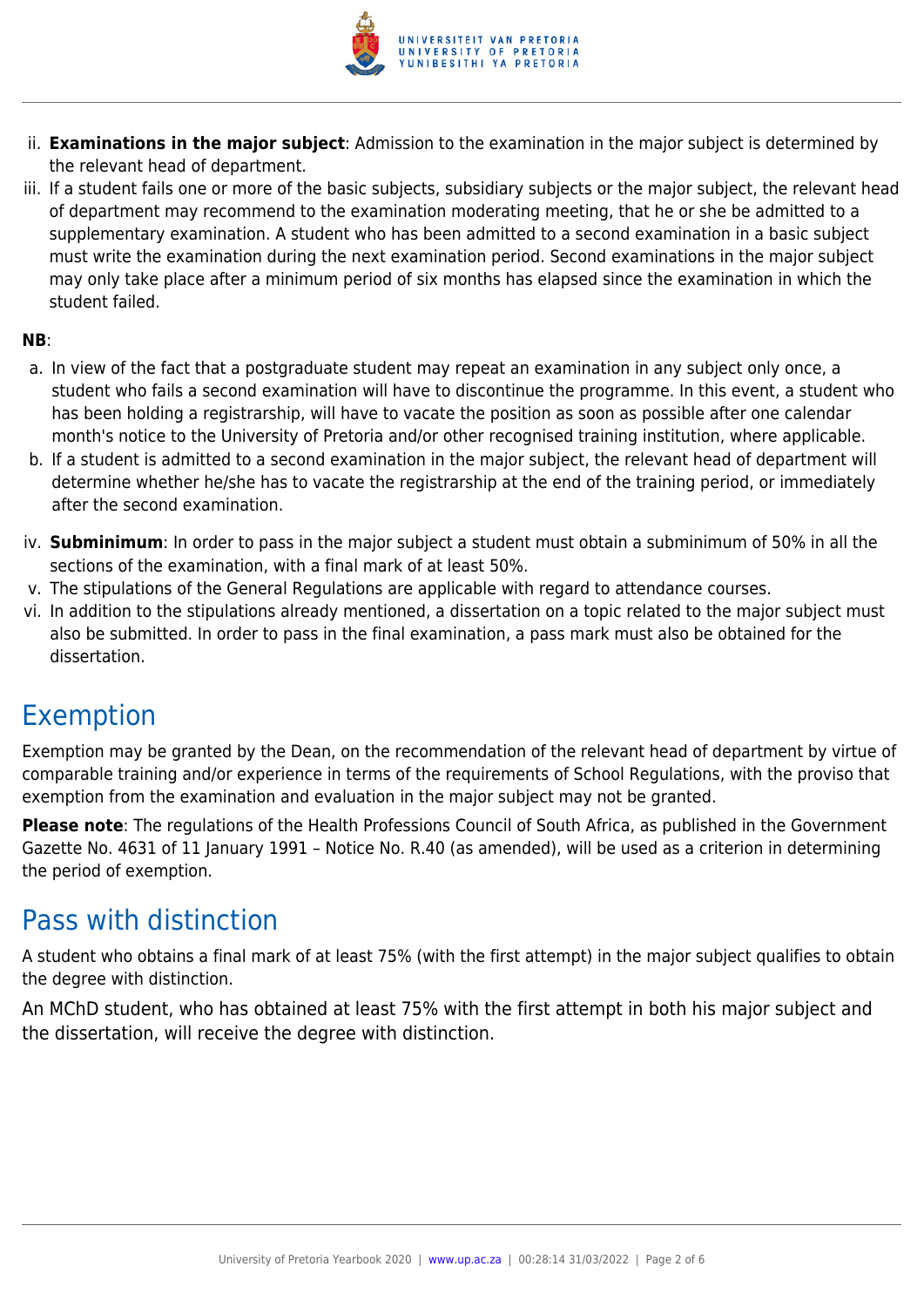

## Curriculum: Year 1

#### **Minimum credits: 300**

### **Core modules**

[Anatomy 874](https://www.up.ac.za/yearbooks/2020/modules/view/ANA 874) (ANA 874) - Credits: 36.00 [Ethics and human rights 800](https://www.up.ac.za/yearbooks/2020/modules/view/EHR 800) (EHR 800) - Credits: 0.00 [Physiology 806](https://www.up.ac.za/yearbooks/2020/modules/view/FSG 806) (FSG 806) - Credits: 36.00 [Maxillo-facial and oral surgery 803](https://www.up.ac.za/yearbooks/2020/modules/view/KGM 803) (KGM 803) - Credits: 24.00 [Oral biology 800](https://www.up.ac.za/yearbooks/2020/modules/view/MDB 800) (MDB 800) - Credits: 24.00 [Oral pathology 804](https://www.up.ac.za/yearbooks/2020/modules/view/MPG 804) (MPG 804) - Credits: 24.00 [Orthodontics 800](https://www.up.ac.za/yearbooks/2020/modules/view/ORD 800) (ORD 800) - Credits: 36.00 [Periodontics and oral medicine 803](https://www.up.ac.za/yearbooks/2020/modules/view/PMG 803) (PMG 803) - Credits: 24.00 [Prosthodontics 803](https://www.up.ac.za/yearbooks/2020/modules/view/PRD 803) (PRD 803) - Credits: 24.00 [Dissertation: Prosthodontics 891](https://www.up.ac.za/yearbooks/2020/modules/view/PRD 891) (PRD 891) - Credits: 180.00 [Radiography 870](https://www.up.ac.za/yearbooks/2020/modules/view/RAD 870) (RAD 870) - Credits: 24.00 [Applied research methodology 802](https://www.up.ac.za/yearbooks/2020/modules/view/TNM 802) (TNM 802) - Credits: 0.00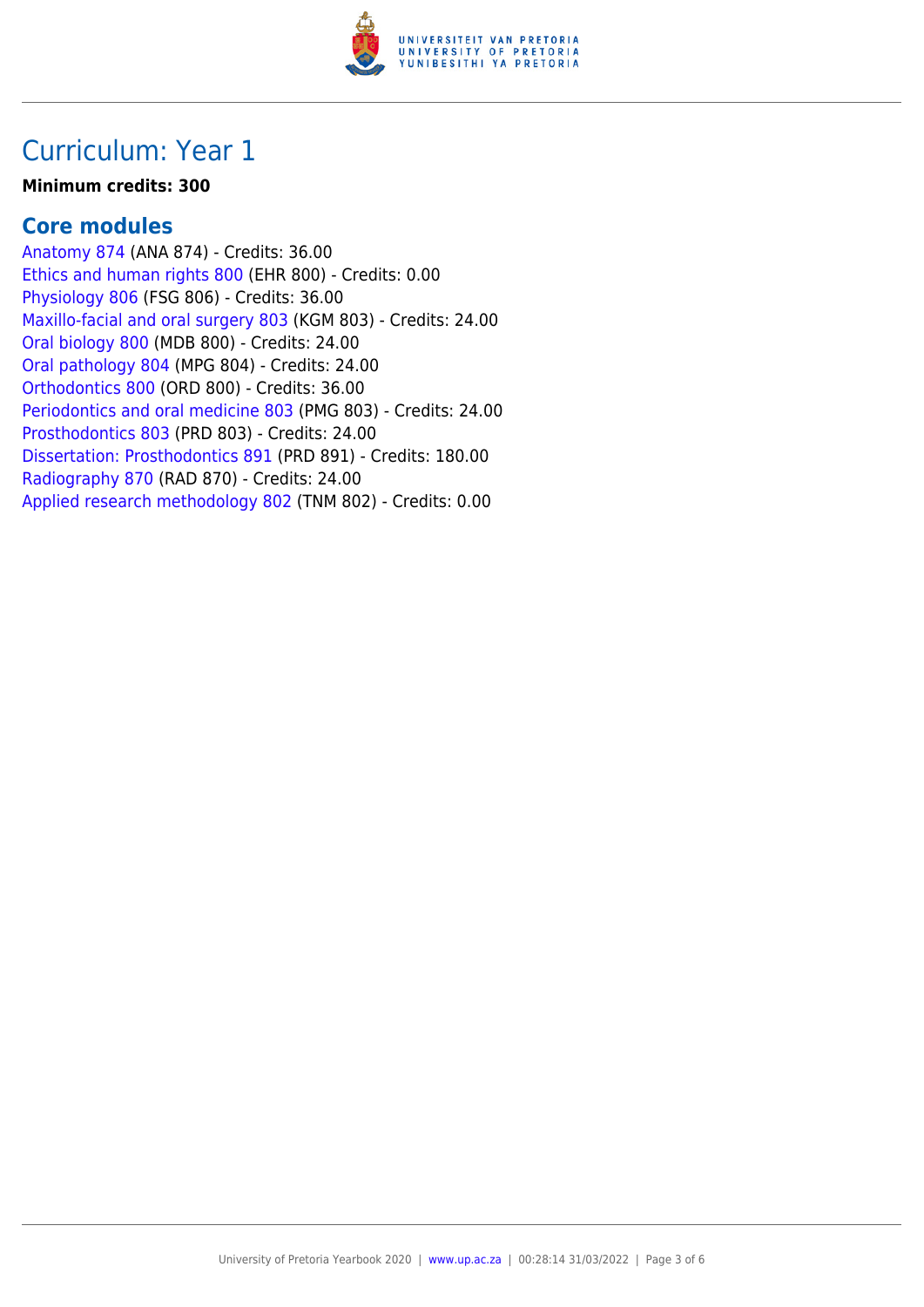

## Curriculum: Year 2

#### **Minimum credits: 300**

### **Core modules**

[Anatomy 874](https://www.up.ac.za/yearbooks/2020/modules/view/ANA 874) (ANA 874) - Credits: 36.00 [Ethics and human rights 800](https://www.up.ac.za/yearbooks/2020/modules/view/EHR 800) (EHR 800) - Credits: 0.00 [Physiology 806](https://www.up.ac.za/yearbooks/2020/modules/view/FSG 806) (FSG 806) - Credits: 36.00 [Maxillo-facial and oral surgery 803](https://www.up.ac.za/yearbooks/2020/modules/view/KGM 803) (KGM 803) - Credits: 24.00 [Oral biology 800](https://www.up.ac.za/yearbooks/2020/modules/view/MDB 800) (MDB 800) - Credits: 24.00 [Oral pathology 804](https://www.up.ac.za/yearbooks/2020/modules/view/MPG 804) (MPG 804) - Credits: 24.00 [Orthodontics 800](https://www.up.ac.za/yearbooks/2020/modules/view/ORD 800) (ORD 800) - Credits: 36.00 [Periodontics and oral medicine 803](https://www.up.ac.za/yearbooks/2020/modules/view/PMG 803) (PMG 803) - Credits: 24.00 [Prosthodontics 803](https://www.up.ac.za/yearbooks/2020/modules/view/PRD 803) (PRD 803) - Credits: 24.00 [Dissertation: Prosthodontics 891](https://www.up.ac.za/yearbooks/2020/modules/view/PRD 891) (PRD 891) - Credits: 180.00 [Radiography 870](https://www.up.ac.za/yearbooks/2020/modules/view/RAD 870) (RAD 870) - Credits: 24.00 [Applied research methodology 802](https://www.up.ac.za/yearbooks/2020/modules/view/TNM 802) (TNM 802) - Credits: 0.00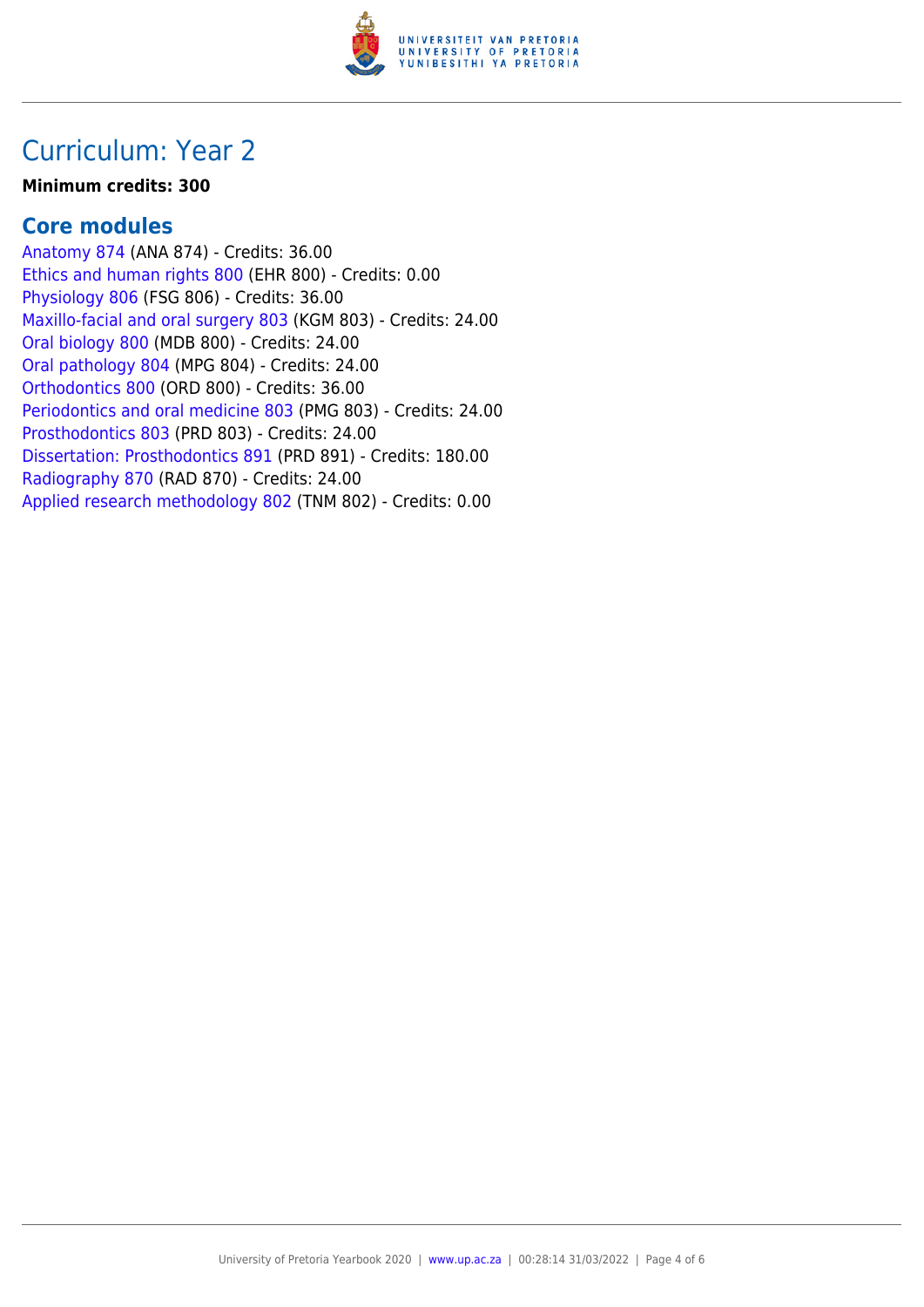

# Curriculum: Year 3

#### **Minimum credits: 252**

### **Core modules**

[Ethics and human rights 800](https://www.up.ac.za/yearbooks/2020/modules/view/EHR 800) (EHR 800) - Credits: 0.00 [Prosthodontics 803](https://www.up.ac.za/yearbooks/2020/modules/view/PRD 803) (PRD 803) - Credits: 24.00 [Dissertation: Prosthodontics 891](https://www.up.ac.za/yearbooks/2020/modules/view/PRD 891) (PRD 891) - Credits: 180.00 [Applied research methodology 802](https://www.up.ac.za/yearbooks/2020/modules/view/TNM 802) (TNM 802) - Credits: 0.00